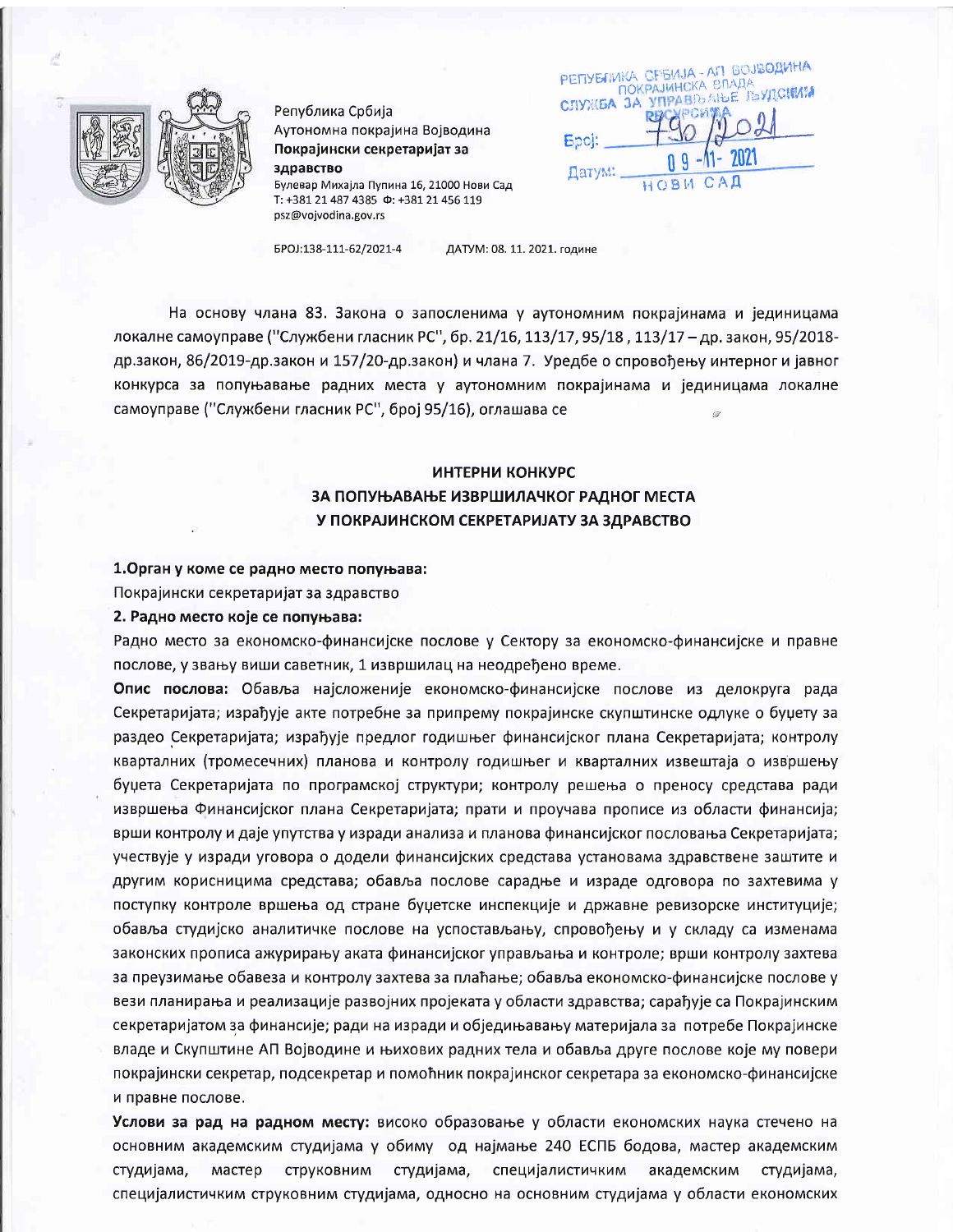наука у трајању од најмање четири године, или специјалистичким студијама на факултету; радно искуство у струци од најмање седам година; основни ниво оспособљености за рад на рачунару и и пробни рад од шест месеци.

Општи услови за рад у органима Аутономне покрајине Војводине: да је учесник интерног конкурса пунолетан држављанин Републике Србије; да има прописано образовање; да није правоснажно осуђиван на безусловну казну затвора од најмање шест месеци и да му раније није престајао радни однос у државном органу, односно органу територијалне аутономије и јединице локалне самоуправе, због теже повреде дужности из радног односа.

3. Стручне оспособљености, знање и вештине кандидата које се проверавају у изборном поступку:

-познавање делокруга рада Покрајинског секретаријата за здравство и стручно знање из области рада на радном месту: Закон о здравственој заштити ("Службени гласник РС", број 25/19), Закон о буџетском систему ("Службени гласник РС", број 54/09, 73/10, 101/10, 101/11, 93/12, 62/13, 63/13-исправка, 108/13, 142/14, 68/15-др.закон, 103/15, 99/16, 113/17, 95/18, 31/2019, 72/2019 и 149/2020), Уредба о буџетском рачуноводству ("Службени гласник РС", бр. 125/03, 12/06 и 27/20), Закон о здравственом осигурању ("Службени гласник РС", број 25/19) и Закон о јавном здрављу ("Службени гласник РС", бр.15/2016)- писменом провером, решавање писменог задатка који садржи 10 питања, а свако питање се вреднује 1 бод. Након писмене провере са кандидатима ће бити обављен усмени разговор;

- вештина комуникације - непосредно кроз разговор са кандидатима;

- основни ниво оспособљености за рад на рачунару - увидом у приложени доказ уколико кандидат поседује доказ о познавању рада на рачунару (уверење, сертификат, потврда и сл.), а уколико кандидат не поседује, провера познавања рада на рачунару извршиће се практичним радом на рачунару.

4. Место рада: Нови Сад, Булевар Михајла Пупина број 16.

5. Рок за подношење пријаве на интерни конкурс: рок за подношење пријаве је 8 дана од дана када је интерни конкурс оглашен.

6. Лице које је задужено за давање обавештења о интерном конкурсу: Зарубица Новица, контакт тел.021/487-4511.

7. Адреса на коју се подноси пријава на интерни конкурс: Покрајински секретаријат за здравство, Булевар Михајла Пупина број 16, 21000 Нови Сад, са назнаком "За интерни конкурс за радно место за економско-финансијске послове у звању виши саветник".

8. Датум оглашавања: 09.11.2021. године

9. Докази који се прилажу уз пријаву на интерни конкурс:

1) потписана пријава са биографијом и наводима о досадашњем радном искуству, адресом становања, контакт телефоном и е mail адресом;

2) оригинал или оверена фотокопија уверења о држављанству, не старије од шест месеци од дана оглашавања интерног конкурса;

3) фотокопија личне карте односно испис очитане биометријске личне карте;

4) оригинал или оверена фотокопија уверења МУП-а да кандидат није осуђиван на безусловну казну затвора од најмање шест месеци, не старије од шест месеци од дана оглашавања интерног конкурса;

5) оригинал или оверена фотокопија дипломе којом се потврђује стручна спрема;

6) оригинал или оверена фотокопија доказа о најмање седам година радног искуства у струци (потврде, решења, уговори и други акти из којих се може утврдити на којим пословима, у ком периоду и са којом стручном спремом је стечено радно искуство);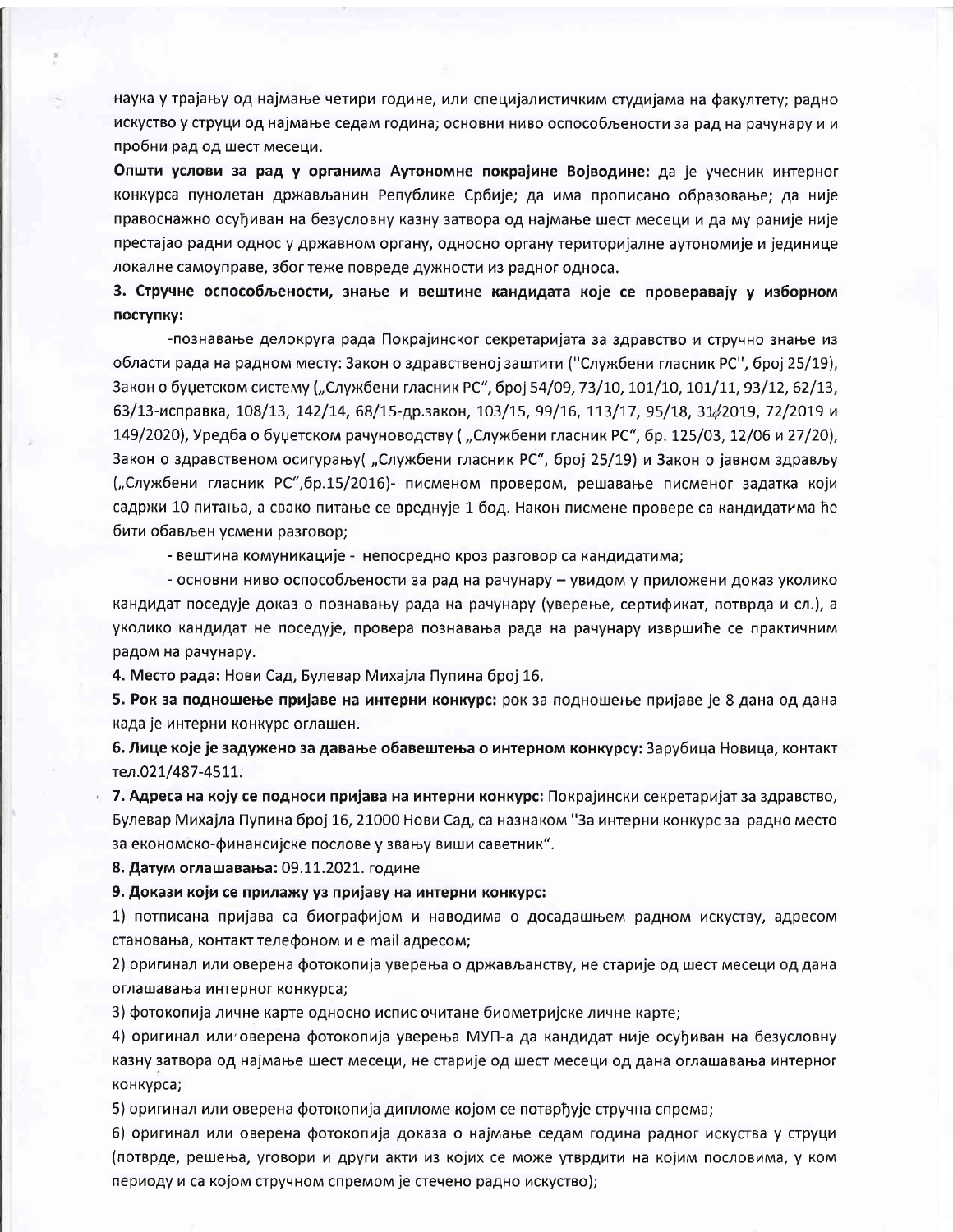7) потписана изјава (образац 3) да кандидату није престајао радни однос у државном органу, односно органу аутономне покрајине и јединице локалне самоуправе, због теже повреде дужности из радног односа;

8) доказ о познавању рада на рачунару (оригинал или оверена фотокопија уверења, сертификата, потврде и сл.);

9) решење о распоређивању или решење да је службеник нераспоређен (оригинал или оверена фотокопија);

10) изјава којом се учесник интерног конкурса опредељује да ли ће сам прибавити доказе о чињеницама о којима се води службена евиденција или ће то орган по службеној дужности учинити уместо њега (образац 1 или 2).

НАПОМЕНА: Одредбом члана 9. став 3. и 4. и члана 103. Закона о општем управном поступку ("Службени гласник РС", број 18/16 и 95/18-аутентично тумачење) прописано је, између осталог, да су органи у обавези да по службеној дужности, када је то неопходно за одлучивање, у складу са законским роковима, бесплатно размењују, врше увид, обрађују и прибављају личне податке о чињеницама садржаним у службеним евиденцијама, осим ако странка изричито изјави да ће податке прибавити сама. Докази који се прилажу уз пријаву на овај интерни конкурс, а о којима се води службена евиденција, су уверење о држављанству и уверење МУП-а да кандидат није осуђиван на безусловну казну затвора од најмање шест месеци.

Уколико се учесник конкурса определи да наведене доказе орган прибави по службеној дужности, дужан је да се писмено изјасни о давању сагласности да се изврши увид у његов персонални досије и да се његови лични подаци користе у сврху прикупљања наведених доказа. Изјашњење се даје у форми изјаве која се доставља уз пријаву на интерни конкурс (образац 1).

Уколико се учесник конкурса определи да ће сам прибавити наведене доказе, дужан је да се писмено о томе изјасни. Изјашњење се даје у форми изјаве која се доставља уз пријаву на интерни конкурс (образац 2).

Обрасци изјава се налазе на интернет страници Службе за управљање људским ресурсима <u>www.ljudskiresursi.vojvodina.gov.rs</u> и на интернет страници Покрајинског секретаријата за здравство www.zdravstvo.vojvodina.gov.rs.

У складу са Законом о запосленима у аутономним покрајинама и јединицама локалне самоуправе, пробни рад је обавезан за сва лица која нису заснивала радни однос у органу аутономне покрајине, јединици локалне самоуправе или државном органу. Пробни рад за радни однос заснован на неодређено време траје шест месеци. Службеник на пробном раду који је радни однос засновао на неодређено време полаже државни стручни испит до окончања пробног рада, у супротном му престаје радни однос. Службеник који је у радном односу на неодређено време, дүжан је да има положен државни стручни испит. Службеник који је у радном односу на неодређено време коме пробни рад није обавезан у складу са законом, као и службеник који је засновао радни однос на неодређено време, а нема положен државни стручни испит, полаже државни стручни испит у року од шест месеци од дана заснивања радног односа.

10. Провера стручне оспособљености, знања и вештина кандидата у изборном поступку: са кандидатима чије су пријаве благовремене, допуштене, разумљиве, потпуне и уз које су приложени сви потребни докази и који испуњавају услове за оглашено радно место, биће одржана у просторијама Покрајинског секретаријата за здравство, Нови Сад, Булевар Михајла Пупина број 16, о чему ће кандидати бити накнадно обавештени телефоном и писаним путем, путем е-маил адресе које су навели у пријави.

#### 11. Право учешћа на интерном конкурсу:

На интерном конкурсу могу да учествују службеници запослени на неодређено време у свим органима, службама и организацијама код послодавца који оглашава интерни конкурс. Право